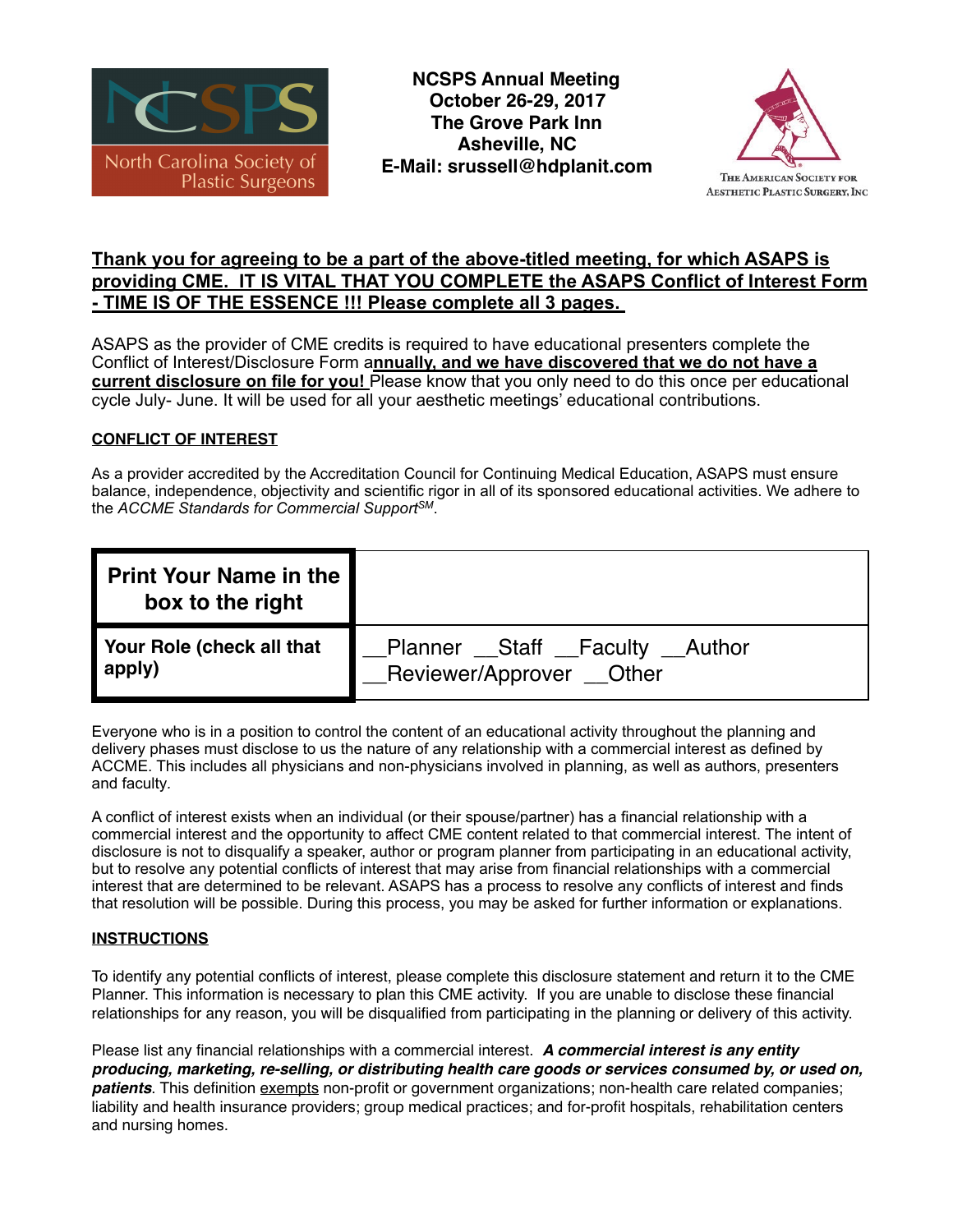Types of financial relationships requiring disclosure include the following:

- 1. Ownership or part ownership of commercial interests.
- 2. Membership on boards of directors or trustees or advisory committees of commercial interests
- 3. Grants or research support from commercial interests (excluding grants from government or non-profit, independent foundations)
- 4. Employee of commercial interests
- 5. Consultant for commercial interests
- 6. Stock holder (excluding mutual fund holdings) of commercial interests
- 7. Member of speakers bureau of commercial interest

Please note the following:

- 1. ACCME policy requires that relationships of the person involved in the CME activity also include the financial relationships of a spouse/partner.
- 2. There is no set minimum dollar amount for these financial relationships and they must be disclosed if they occurred within the past 12 months (use date of activity as reference point).
- 3. The nature of the relationship and the name of the commercial interest must be noted in the disclosure*.*  However, indicating a financial amount is not necessary.
- 4. Prior to the start of the activity, your financial relationships or lack thereof will be disclosed to the audience.

| <b>Commercial Interest</b> | <b>Nature of Financial Relationship</b> |                     |
|----------------------------|-----------------------------------------|---------------------|
|                            | What I received*                        | My role             |
| Examples:                  |                                         |                     |
| Pharma XYZ                 | Consulting fee                          | <b>Board member</b> |
| <b>MedDevice ABC</b>       | <b>Grant recipient</b>                  | Researcher          |
|                            |                                         |                     |
|                            |                                         |                     |
|                            |                                         |                     |
|                            |                                         |                     |
|                            |                                         |                     |
|                            |                                         |                     |
|                            |                                         |                     |
|                            |                                         |                     |

Neither I, nor my spouse/partner has any financial relationship with a commercial interest as defined by this disclosure.

#### **CONTENT VALIDATION**

ASAPS expects that all of its CME programs will adhere to the ACCME's validation statements. Specifically, all the recommendations involving clinical medicine in a CME activity must be based on evidence that is accepted within the profession of medicine as adequate justification for their indications and contraindications in the care of patients or otherwise be noted as personal opinion based on clinical experience. All scientific research referred to, reported, or used in CME in support of justification of a patient care recommendation must conform to the generally accepted standards of experimental design, data collection and analysis. Please contact ABAM if you do not feel your presentation can meet these Standards.